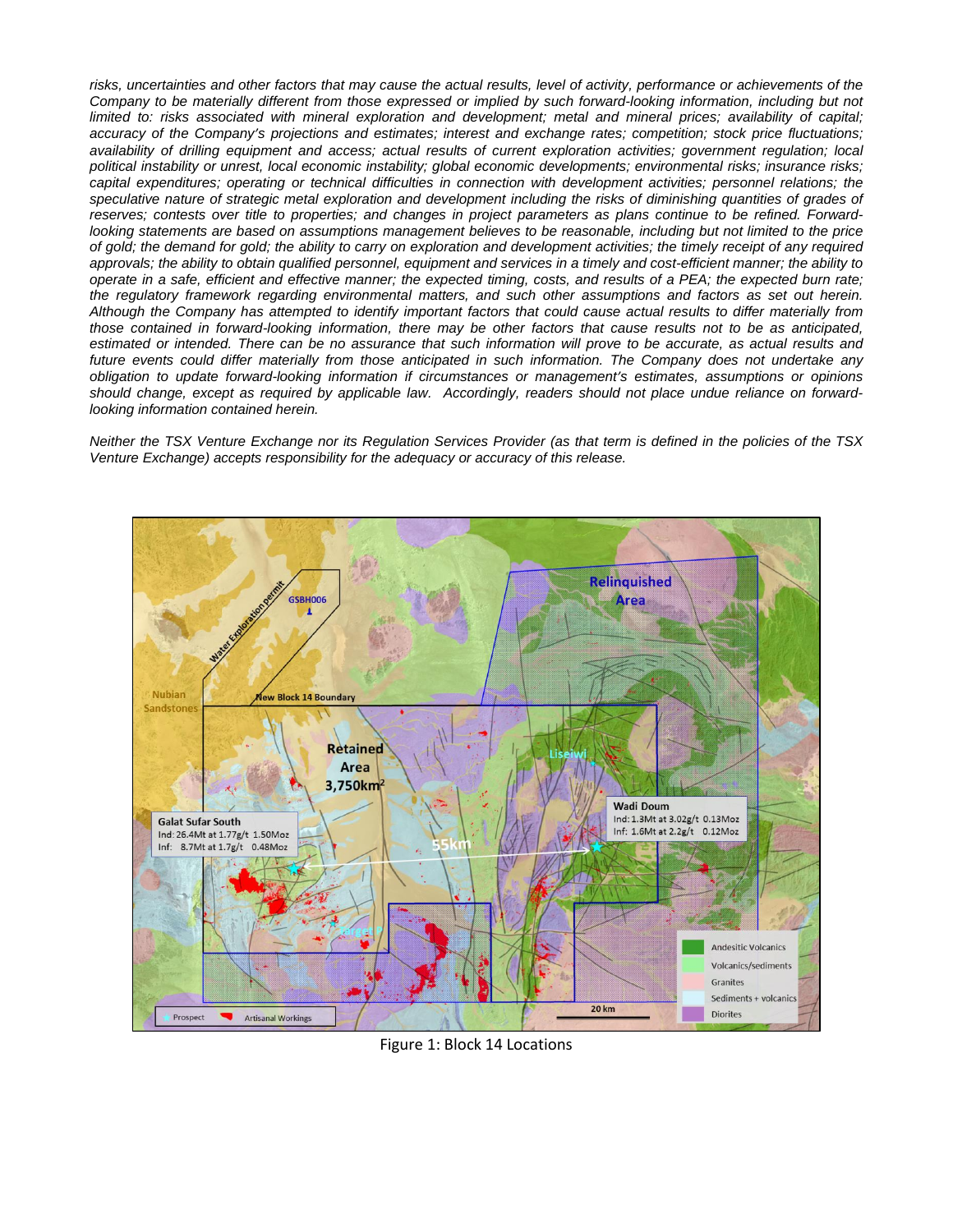

Figure 2: Liseiwi Surface and drill results